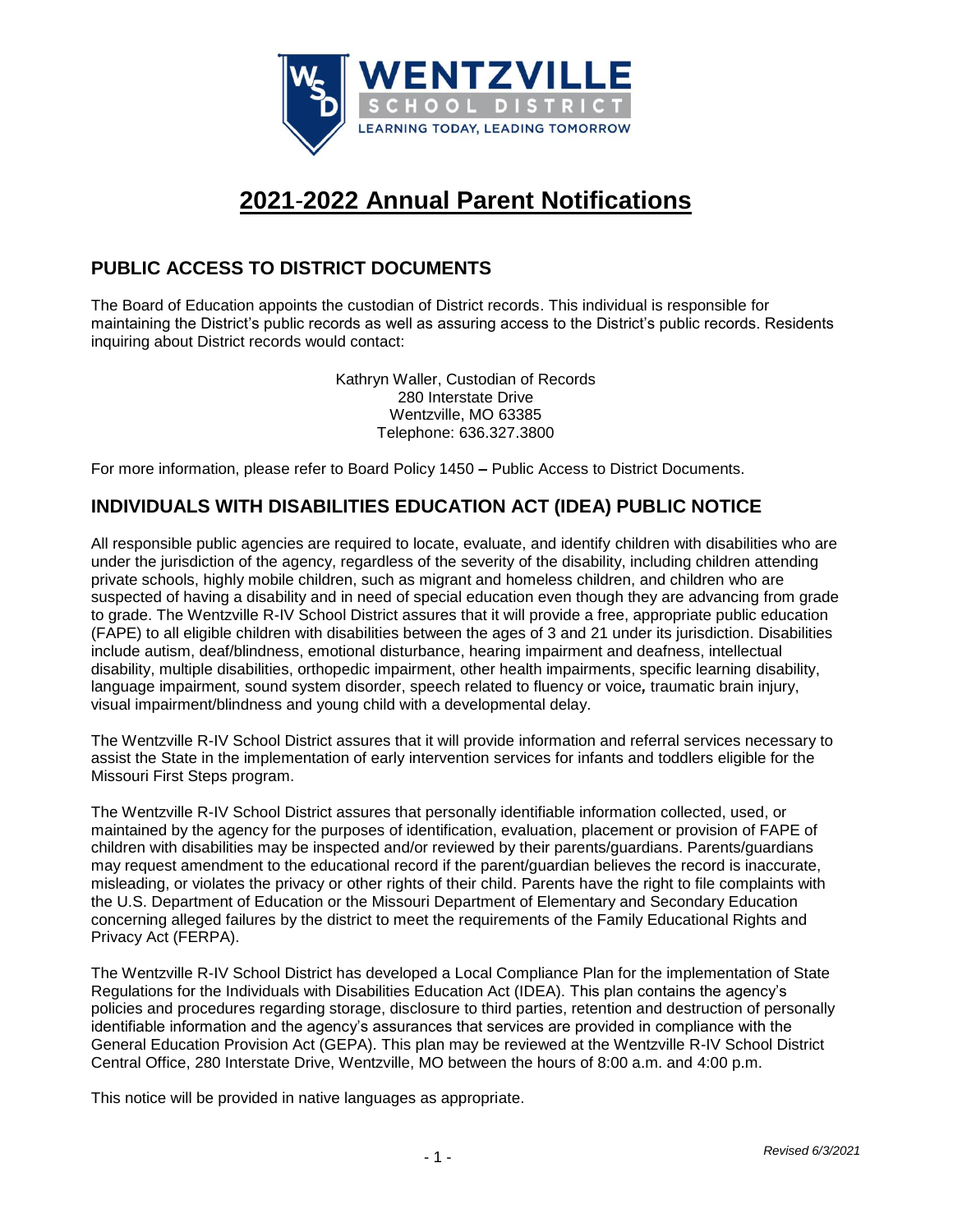# **FERPA EDUCATIONAL RIGHTS ANNUAL NOTIFICATION**

Each year the Wentzville School District is required to give notice of the various rights accorded to parents or students pursuant to the Family Educational Rights and Privacy Act (FERPA). Parents and students have a right to be notified and informed. In accordance with FERPA you are notified of the following:

Right to Inspect: You have the right to review and inspect substantially all of your education records maintained by or at this institution.

Right to Prevent Disclosures: You have the right to prevent disclosure of education records to third parties with certain limited exceptions. It is the intent of this institution to limit the disclosure of information contained in your education records to those instances when prior written consent has been given to the disclosure, as an item of directory information of which you have not refused to permit disclosure, or under the provision of FERPA which allow disclosure without prior written consent. One exception which permits disclosure without consent is disclosure to school officials with legitimate education interests. A school official is a person employed by the school district as an administrator, supervisor, instructor, or support staff member (including health or medical staff and law enforcement unit personnel); a person serving on the school board; a person or company with whom the school district has contracted to perform a special task (such as an attorney, auditor, consultant, or therapist); or a parent, student or volunteer serving on an official committee, such as a disciplinary or grievance committee. A school official has a legitimate educational interest if the official needs to review an education record in order to fulfill his or her professional responsibility.

Right to Request Amendment: You have the right to seek to have corrected any parts of an education record which you believe to be inaccurate, misleading or otherwise in violation of your rights. This right includes the right to a hearing to present evidence that the record should be changed if this institution decides not to alter the education records according to your request.

Right to Complain to FERPA Office: You have the right to file a complaint with the Family Policy Compliance Office, U.S. Department of Education, 400 Maryland Avenue SW, Washington, D.C., 20202-5920, concerning the Wentzville School District's failure to comply with FERPA.

Right to Obtain Policy: You have the right to obtain a copy of the written policy adopted by the Board of Education of the Wentzville School District in compliance with FERPA. A copy may be obtained in person or by mail from: the District's Custodian of Records.

# **STUDENT EDUCATIONAL RECORDS – Policy 2400**

A cumulative educational record shall be maintained for each student from his/her entrance into school through the last date of attendance or through graduation, whichever occurs first.

Each student's educational record will include information required by state and federal statutes, regulations or agencies and shall include other information considered necessary by school officials.

The District will comply with the mandates of the Family Educational Rights and Privacy Act (FERPA) and the Safe Schools Act, regarding confidentiality of student records and disclosures of personally identifiable information.

The parents/guardians of students who are attending or have attended the District's schools have the right to inspect and review the educational records of their students and to request amendment of their students' educational records. The District has adopted procedures for the granting of parental requests for access to the educational records of their students within a reasonable period of time, but in no case more than fortyfive (45) days after the request is made. (*Regulation 2400*)

All information contained in a student's educational record, except information designated as directory information by the District, shall be confidential and shall be directly accessible only to school officials who demonstrate a legitimate educational interest in the student's records and to parents/guardians or eligible students.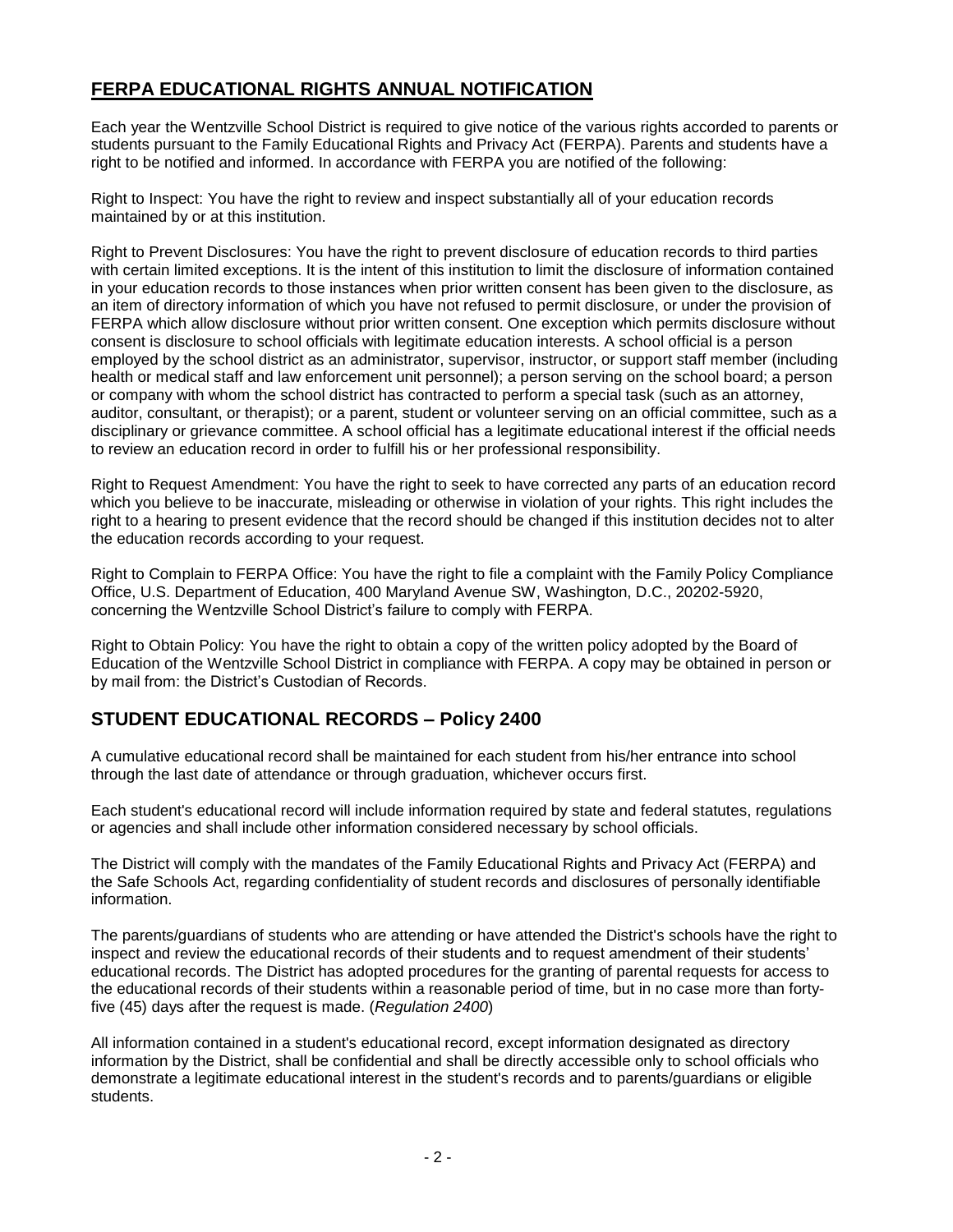Upon request by military recruiters or an institution of higher learning, the District will provide students' names, addresses and telephone listings. Parents will be notified annually of their right to individually request that such information not be released without prior parental consent. Military recruiters will be provided the same access to students as is given to institutions of higher learning.

# **STUDENT EDUCATIONAL RECORDS – Regulation 2400**

# **Definitions**

*Directory information* means information contained in the education record of a student which would not generally be considered harmful or an invasion of privacy if disclosed. In the Wentzville School District directory information includes the following: the student's name, grade level*,* address, telephone listing, date and place of birth, participation in officially recognized activities and sports, weight and height of members of athletic teams, dates of attendance, degrees and awards received, the most recent previous school attended, and photographs.

- 1. *Educational record* means those records that are directly related to a student and are maintained by the **District**
- 2. *Disclosure* means to permit access to or the release, transfer, or other communication of education records, or the personally identifiable information contained in those records, to any party, by any means, including oral, written or electronic means.
- 3. *Eligible student* means a student who has reached 18 years of age or attends an institution of postsecondary education.
- 4. *Parent* means a parent of a student and includes a natural parent, a guardian, or an individual acting as a parent/guardian in the absence of a parent/guardian.
- 5. *Personally identifiable information* includes, but is not limited to the student's name; the name of the student's parent/guardian or other family member; the address of the student or student's family; a personal identifier, such as the student's social security number or student number; a list of personal characteristics that would make the student's identity easily traceable, or other information that would make the student's identity easily traceable.
- 6. *Student* means any individual who is or has been in attendance in the District and about whom the District maintains education records.

# *General Guidelines*

- 1. The District shall give full rights under this regulation to either parent/guardian of a student, unless the District is provided with a court order, state law or other legally binding document that specifically revokes the parent/guardian's rights to access under this regulation.
- 2. When a student reaches the age of 18, or attends a postsecondary institution of education the parent/guardian rights under this policy will transfer from the parent/guardian to the student.
- 3. The District will annually disseminate a notice of the rights available under this regulation to parent/guardian and eligible students. The annual notification will include a statement that the parent/guardian or eligible student is entitled:
	- a. To inspect and review the student's educational records.
	- b. To request changes to the educational records to ensure that the records are not inaccurate, misleading, or otherwise in violation of the student's privacy or other rights.
	- c. To consent to disclosures of personally identifiable information contained in the student's educational records, except to the extent that federal and state law authorize disclosure without such consent; and
	- d. To obtain a copy of this policy and guidelines.

The annual notification will also inform parent/guardian and eligible students where copies of the policy and guidelines are located.

4. Prior to making directory information public, the District will notify the parent/guardian regarding the categories of information that it has designated as directory. In addition, the District will allow a reasonable period of time after such notice for the parent/guardian or eligible student to inform the District that any or all of the designated directory information should not be released without the parents/guardians' or eligible student's consent.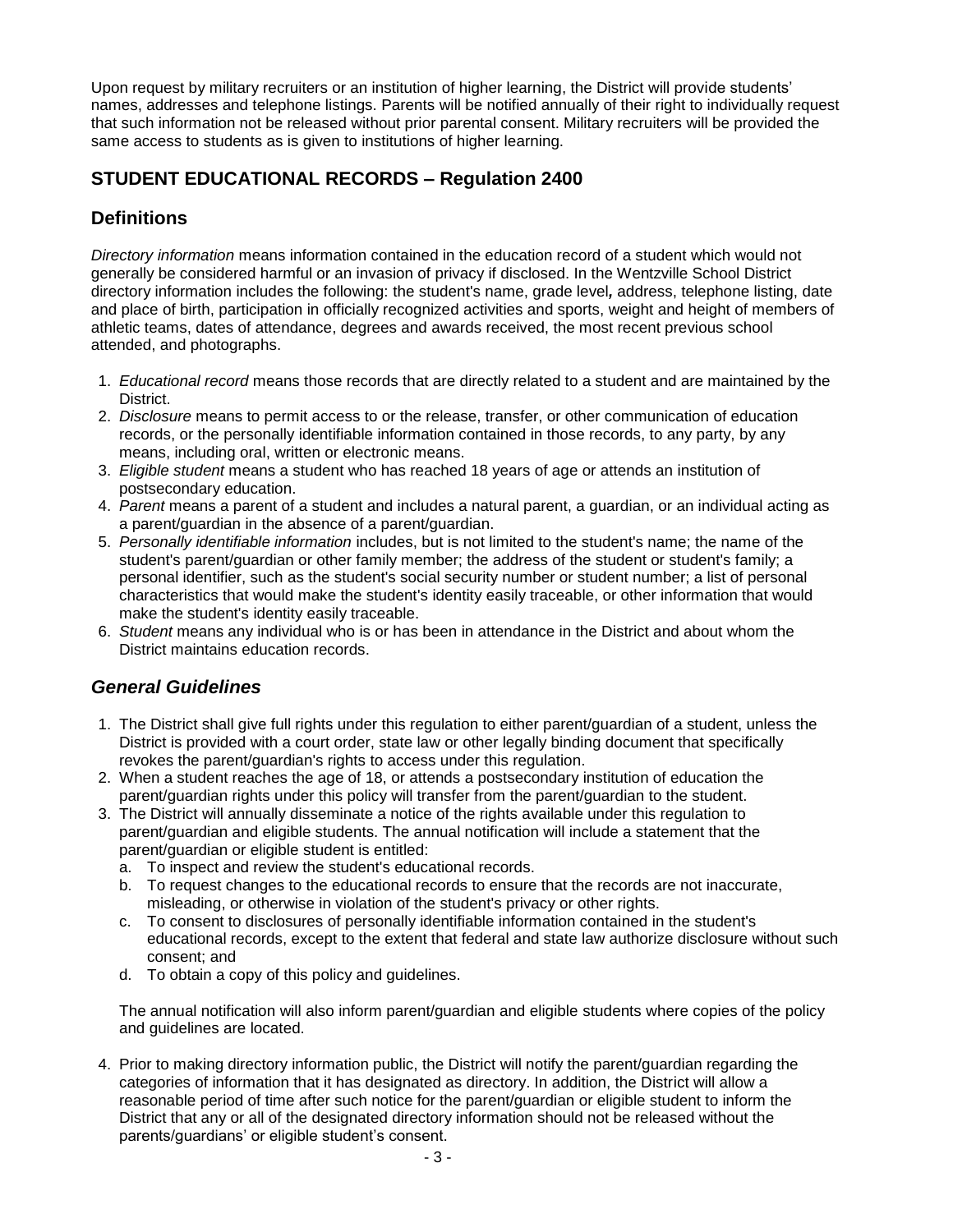### *Procedures for Inspection and Review of Educational Records*

- 1. The District's regulation permits parent/guardian and eligible students to inspect and review the education records of the student.
- 2. After a request for access to records, the District will allow access within a reasonable period of time, but in no case more than forty-five (45) days after receipt of the request. All requests for access should be directed to the building principal and/or the Assistant Superintendent of Administrative Services*.*
- 3. After the parent/guardian or eligible student has had an opportunity to inspect and review the student's education records, the parent/guardian may make a request for explanations and interpretations of the records to the building principal, Superintendent, or Assistant Superintendent of Administrative Services. The District's designee shall respond to all reasonable requests for explanation or interpretation*.*
- 4. The District will not destroy any education record if there is an outstanding request to inspect and review that record.
- 5. If a student's education records contain information on more than one student, the parent/guardian or eligible student may inspect, review or be informed of only the specific information about that student.
- 6. The District may employ the use of security videos in its hallways, classrooms and/or buses. Security videos maintained by the District's law enforcement unit (if any) or not maintained at all (recycled) are not considered educational records and therefore may not be inspected and reviewed under FERPA. If security videos are maintained by the District, such videos are protected educational records under FERPA and may be viewed by parents or patrons with a court order or written statement from the parent(s) of each student to whom the video is directly related.
- 7. The District may disclose personally identifiable information from an education record only on the condition that the party to whom the information is disclosed will not disclose the information to any other party without the prior consent of the parent/guardian or eligible student. Each party to whom disclosure may be made under this policy must first sign a statement in which he/she agrees to abide by this provision and agrees to use the information disclosed only for the purposes for which the disclosure was made. This does not apply to disclosures of directory information or to any information that the District is required to disclose under Missouri law.

# *Copies of Educational Records*

- 1. The District has no obligation to provide copies of educational records to parents, their representatives or adult students under FERPA unless failure to provide copies prevents a parent or adult student from exercising the right to inspect or review the records, or is otherwise required by law. For example, if a parent does not live within driving distance of the school district, is hospitalized, or incarcerated, he or she may have a right to copies.
- 2. Though the District does not generally have an obligation to provide copies under FERPA, it will nonetheless provide up to 100 pages per student, per school year, without charge. All requests for copies over 100 pages per student, per school year will be denied*.*

The District will administratively consider exceptions to this policy on a case by case basis. The factors to be considered in making such an exception include but are not limited to the purpose of the copies, whether the request is overly time consuming or burdensome, and the number of prior requests. If copies are requested to be sent to an agency or individual other than the adult student or parent/legal guardian, all proper releases must be signed.

# *Procedures to Request Amendment of a Student's Educational Records*

- 1. If a parent/guardian or eligible student believes the education records for that student contain information that is inaccurate, misleading, or in violation of the student's rights of privacy or other rights, he/she may ask the District to amend the record. All such requests should be directed to the building principal or the Assistant Superintendent of Administrative Services.
- 2. The District's designee, in consultation with the administration or Board of Education as needed, shall decide whether to amend the record as requested within a reasonable time after the request.
- 3. If the District's designee decides not to amend the record, he/she shall inform the parent/guardian or eligible student of that decision and of their right to request a hearing on the request.
- 4. If a hearing is requested, the District will hold the hearing within a reasonable time after it has received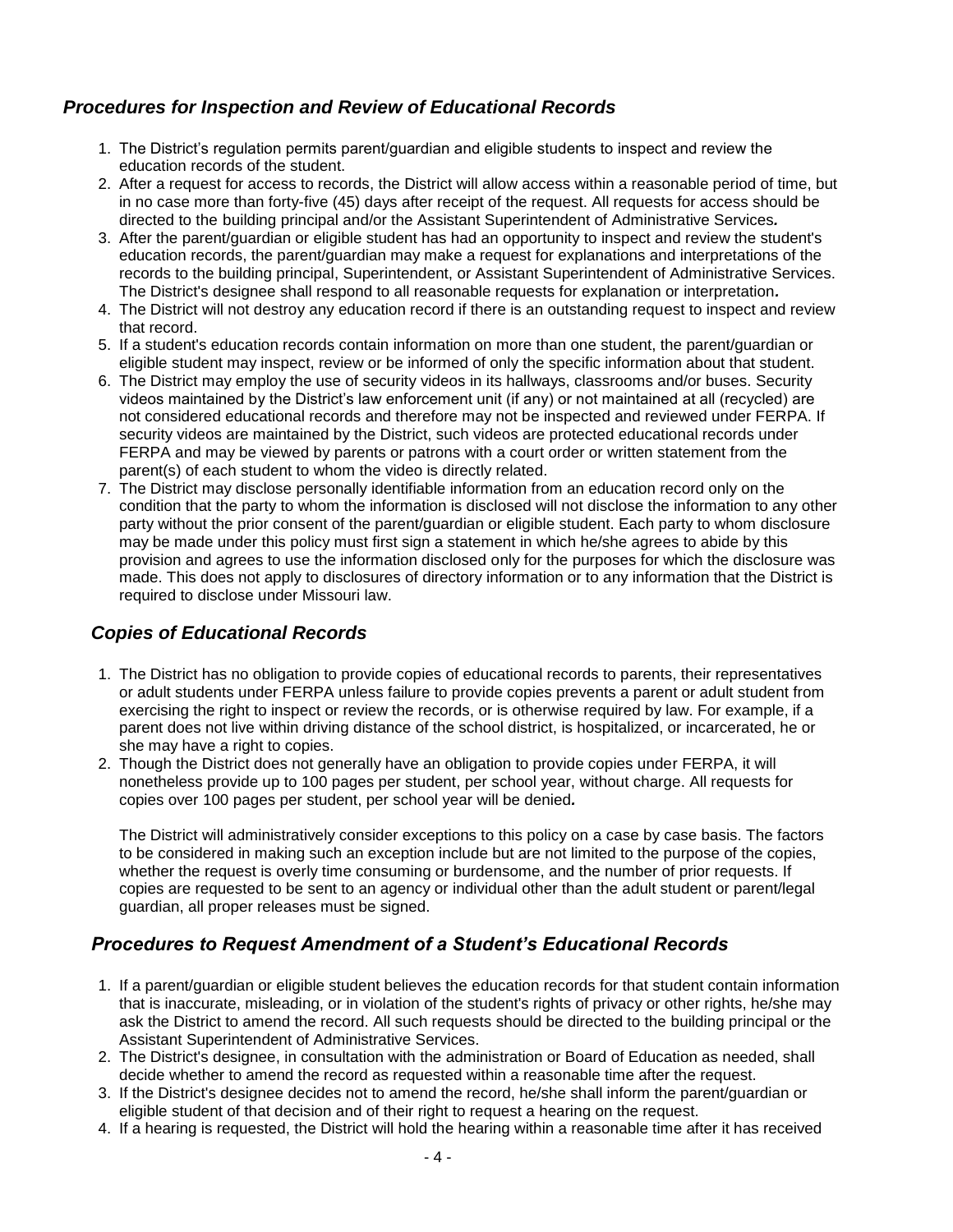the request and will give the parent/guardian or eligible student reasonable advance notice of the date, time and place of the hearing. The hearing may be conducted by any individual, including an employee of the District, who does not have a direct interest in the outcome of the hearing. The District will give the parent/guardian or eligible student a full and fair opportunity to present evidence relevant to the issue(s) raised by the parent/guardian or eligible student's request. The parent/guardian or eligible student may, at their own expense, be assisted or represented at the hearing by any individual of their choice, including an attorney.

- 5. The District will make its decision in writing within a reasonable period of time after the hearing. The decision will be based solely on the evidence presented at the hearing, and will include a summary of the evidence and the reasons for the decision.
	- a. If the District decides, as a result of the hearing, that the information is inaccurate, misleading or violates the student's rights, the District shall amend the record and inform the parent/guardian or eligible student of the amendment in writing.
	- b. If the District decides, as a result of the hearing, that the information is not inaccurate, misleading, or otherwise in violation of the student's rights, the District shall inform the parent/guardian or eligible student of that decision and shall inform the parent/guardian or student of his/her right to place a statement in the record commenting on the contested information or stating why he/she disagrees with the District's decision, or both.

### *Procedures Regarding Disclosure of Personally Identifiable Information Where Consent is Required*

- 1. Before the District discloses personally identifiable information from a student's records (other than directory information); the District will obtain a signed and dated written consent from the parent/guardian or eligible student. The written consent will specify the records that may be disclosed; state the purpose of the disclosure; and identify the party or parties to whom disclosure may be made.
- 2. If the parent/guardian or eligible student so requests, the District will provide him/her with a copy of the records disclosed.

# *Disclosure of Personally Identifiable Information Where Consent Is Not Required*

The District may disclose personally identifiable information from a student's education records without the written consent of the parent/guardian or eligible student in the following circumstances:

1. Disclosure may be made to other school officials, including teachers, within the District whom the District has determined to have legitimate educational interests. In addition, the school official or his/her assistants who are responsible for the custody of the records and those parties authorized to audit the record keeping procedures of the District may inspect the records relating to each student without the consent of the parent/guardian or eligible student.

The District designates the building principal to make the determination as to whether a particular school official has a legitimate educational interest in accessing a student's education records. Before accessing any student's education records, the school official seeking access must submit a written request to the building principal. The request must include the student's name, the reason for the request, the school official's name and the date of the request. The District's designee must provide in writing whether the request was granted or denied and the reason for the decision. If the request is granted, the request and the designee's decision must be maintained with the student's education records.

- 2. Disclosure may be made to officials of another school district or post secondary educational institution where the student seeks or intends to enroll.
- 3. Disclosure may be made to authorized federal and state agencies and authorities.
- 4. Disclosure of acts of school violence, as set forth in Policy 2673, to District employees who are directly responsible for the student's education or who interact with the student in the performance of the employee's duties.
- 5. Disclosure related to past or potentially future violent behavior may be made to appropriate staff members of portions of any student's individualized education program team.
- 6. Disclosure may be made to law enforcement officials, as soon as is reasonably practicable of the commission of the criminal acts listed in Policy 2673.
- 7. In appropriate circumstances, District administrators may disclose student educational records to law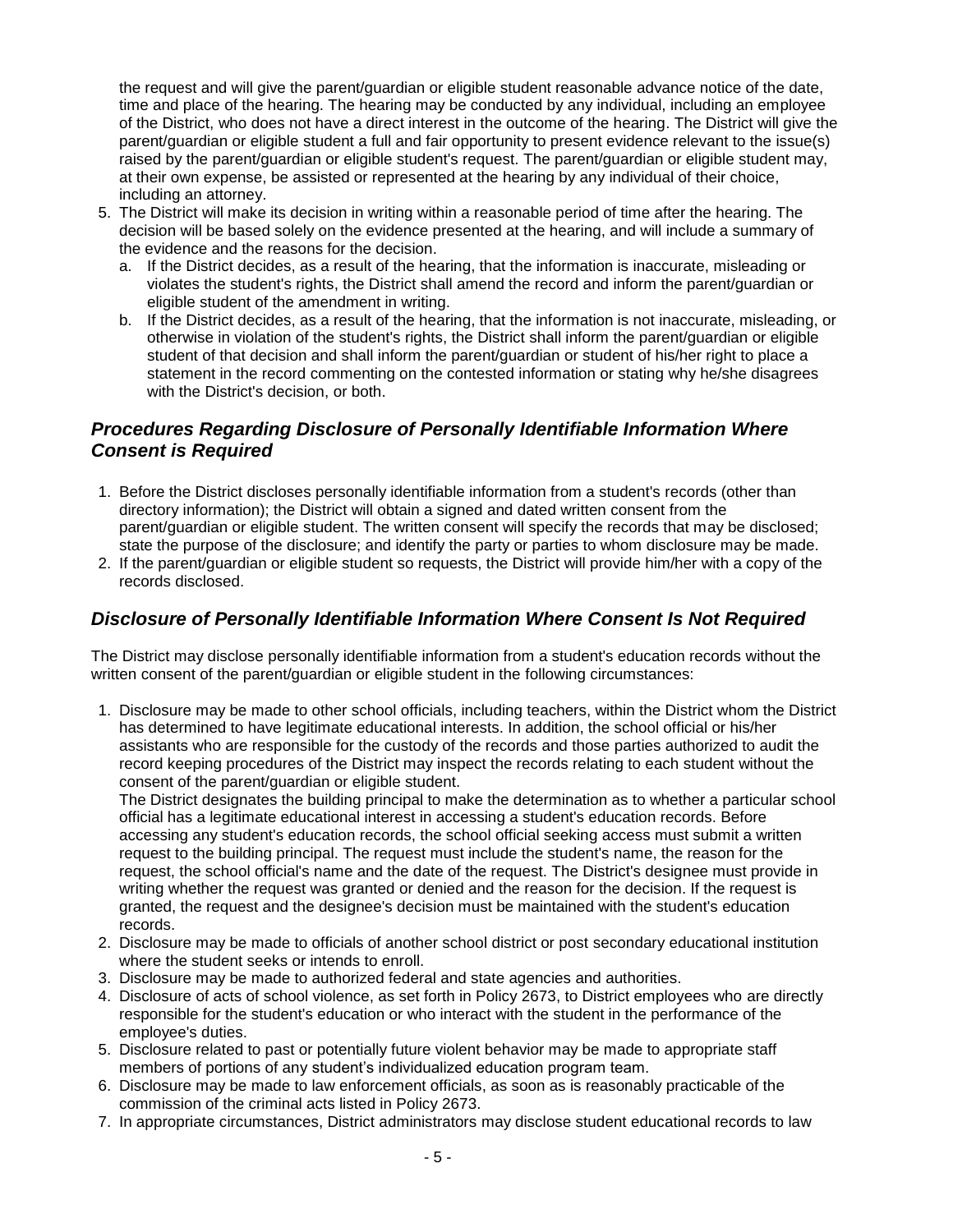enforcement and/or juvenile authorities where necessary to serve students prior to adjudication. Officials to whom such educational records are disclosed are required to comply with federal law governing students' educational records.

- 8. Disclosure to the appropriate division of the Juvenile Court of the suspension of more than ten (10) days of any student under court jurisdiction.
- 9. Disclosure of discipline records may be made within five (5) days to any requesting school district where the student seeks to enroll.
- 10. Disclosure may be made if such disclosure is in connection with financial aid for which the student has applied or which the student has received, if the information is necessary to determine eligibility, amount of aid, condition for the aid, or to enforce the terms and conditions of the aid.
- 11. Disclosure may be made to organizations conducting studies for, or on behalf of, educational agencies or institutions to develop, validate or administer predictive tests; administer student aid programs; or improve instruction, if the study is conducted in a way that does not permit personal identification of parent/guardian and students, and the information is destroyed when no longer needed for the purposes for which the study was conducted.
- 12. Disclosure may be made to accrediting organizations to carry out their accrediting functions.
- 13. Disclosure may be made to comply with a judicial order or lawfully issued subpoena and only after the District makes a reasonable effort to notify the parent/guardian or eligible student of the order or subpoena in advance of the compliance.
- 14. Disclosure may be made to the appropriate parties where the disclosure is in connection with a health or safety emergency and the information is necessary to protect the health or safety of the student or other individuals.
- 15. Disclosure may be made where the disclosure is of information the District has designated to be directory information.
- 16. Disclosure may be made to the parent/guardian of a non-eligible student or to an eligible student.
- 17. Disclosure may be made without the written consent of the parent/guardian or eligible student as otherwise may be specified by federal or state law.

### *Record Keeping Procedures*

- 1. The District will maintain a record of each request for access to and each disclosure of personally identifiable information from the educational records of each student. The building principal will be responsible for keeping such records of requests and disclosures.
- 2. The District will maintain the record of each request and disclosure with the educational records of the student as long as the records are maintained by the District.
- 3. For each request or disclosure, the District's record will include the parties who have requested or received personally identifiable information from educational records and the legitimate interests the parties had in requesting or obtaining the information.
- 4. If the District discloses personally identifiable information from an educational record under the exceptions enumerated in the section above, the District will record the names of those persons to whom that party may disclose the information on behalf of the District and the legitimate interests which each of the additional parties has in requesting or obtaining the information.
- 5. If the District discloses information pursuant to a health or safety emergency, the District, within a reasonable time period, will record in the student's educational records the significant threat that formed the basis for the disclosure and the parties to whom the information was disclosed.

# **DRUG-FREE SCHOOLS – Policy 2641**

Pursuant to requirements of the 1989 amendments of the DrugFree Schools and Communities Act and to the requirements of the Safe Schools Act, and for the purpose of preventing the use of illicit drugs and alcohol by students, the District shall provide age appropriate, developmentally based drug and alcohol education and prevention programs to all students from early childhood level through grade twelve (12). (See also Policy 6130 – Drug Education.) Such programs will address the legal, social and health consequences of drug and alcohol use, and provide information about effective techniques for resisting peer pressure to use illicit drugs or alcohol.

The District shall provide information about any drug and alcohol counseling and rehabilitation and reentry programs that are available to students. Students may be required to participate in such programs in order to avoid suspension or expulsion if they are found to be in violation of this policy. All parents/guardians and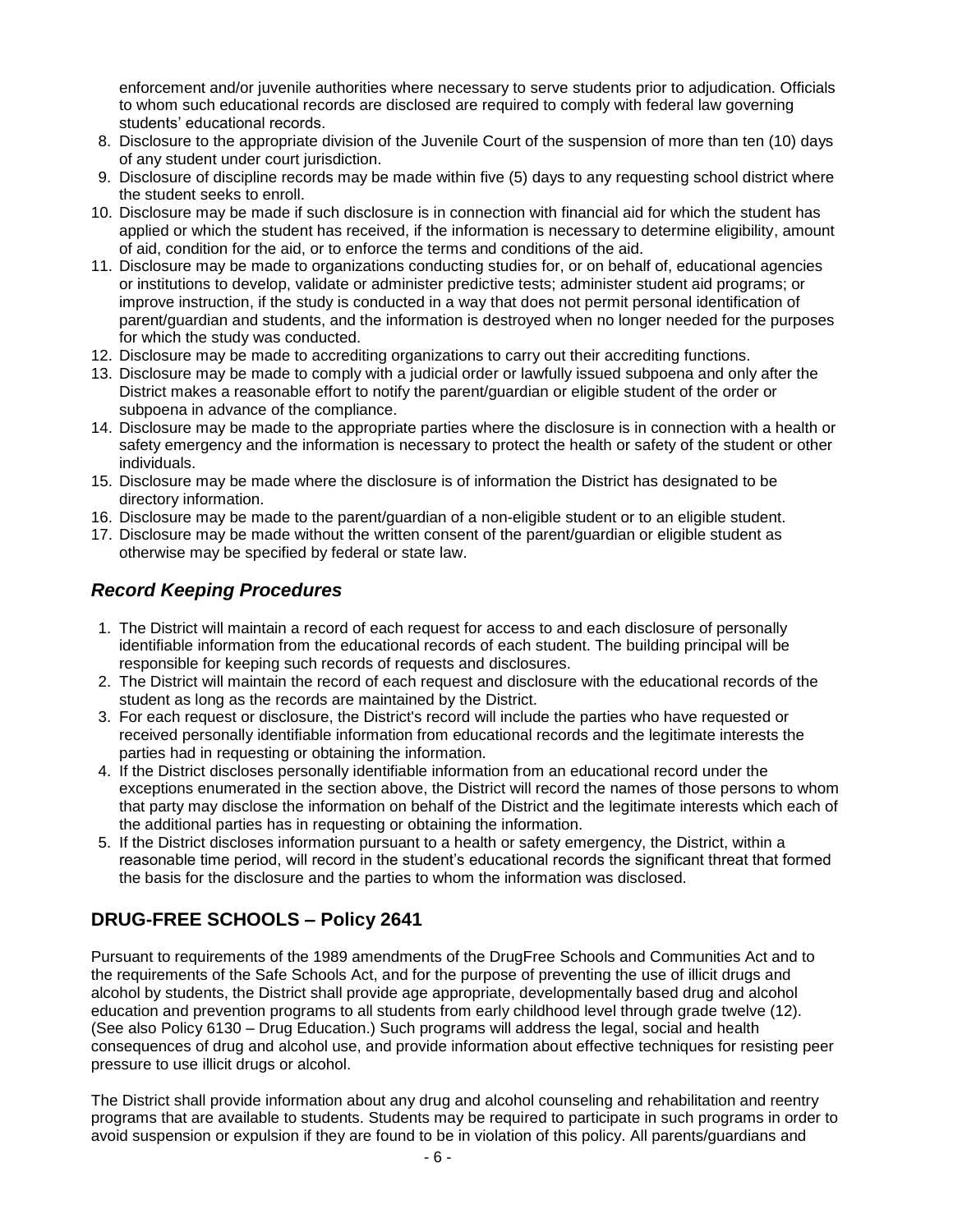students shall annually be provided with a copy of this policy.

The District certifies that it has adopted and implemented the drug prevention program described in this policy in the form required by the Department of Elementary and Secondary Education or the United States Department of Education. The District conducts a biennial review of such program to determine its effectiveness, to implement necessary changes and to ensure that the disciplinary sanctions are consistently enforced.

# **STUDENTS WITH COMMUNICABLE DISEASES – Policy 2860**

A student shall not attend classes or other school-sponsored activities, if the student (1) has, or has been exposed to, an acute (short duration) or chronic (long duration) contagious or infectious disease, and (2) is liable to transmit the contagious or infectious disease, unless the Board of Education or its designee has determined, based upon medical evidence, that the student:

- 1. No longer has the disease.
- 2. Is not in the contagious or infectious stage of an acute disease.
- 3. Has a chronic infectious disease that poses little risk of transmission in the school environment with reasonable precautions.

School officials may require any child suspected of having a contagious or infectious disease to be examined by a physician and may exclude the child from school, in accordance with the procedures authorized by this policy, so long as there is a substantial risk of transmission of the disease in the school environment.

A student who has a chronic infectious disease, and who is permitted to attend school, may be required to do so under specified conditions. Failure to adhere to the conditions will result in the student being excluded from school. A student who has a chronic infectious disease and who is not permitted to attend school or participate in school activities will be provided instruction in an alternative educational setting in accordance with District policy.

Students with acute or chronic contagious or infectious diseases and their families have a right to privacy and confidentiality. Only staff members who have a medical reason to know the identity and condition of such students will be informed. Willful or negligent disclosure of confidential information about a student's medical condition by staff members will be cause for disciplinary action.

The District will implement reporting and disease outbreak control measures in accordance with the provisions of Missouri Department of Health publication PACH-16, "Prevention and Control of Communicable Diseases: A Guide for School Administrators, Nurses, Teachers and Day Care Operators," a copy of which shall be on file in the office of the District's Director of Health Services and in the office of each school nurse.

# **PARENTAL RIGHTS AND STUDENT PRIVACY**

# *Protection of Pupil Rights Amendment (PPRA)*

The Wentzville School District has adopted policies, in consultation with parents, regarding these rights, as well as arrangements to protect student privacy in the administration of protected information surveys and the collection, disclosure, or use of personal information for marketing, sales, or other distribution purposes. Wentzville School District will directly notify parents of these policies at least annually at the start of each school year and after any substantive changes. Wentzville School District will also directly notify, such as through U.S. Mail or email, parents of students who are scheduled to participate in the specific activities or surveys noted below and will provide an opportunity for the parent to opt his or her child out of participation of the specific activity or survey. Wentzville School District will make this notification to parents at the beginning of the school year if the District has identified the specific or approximate dates of the activities or surveys at that time.

For surveys and activities scheduled after the school year starts, parents will be provided reasonable notification of the planned activities and surveys listed below and are provided an opportunity to opt their child out of such activities and surveys. Parents will also be provided an opportunity to review any pertinent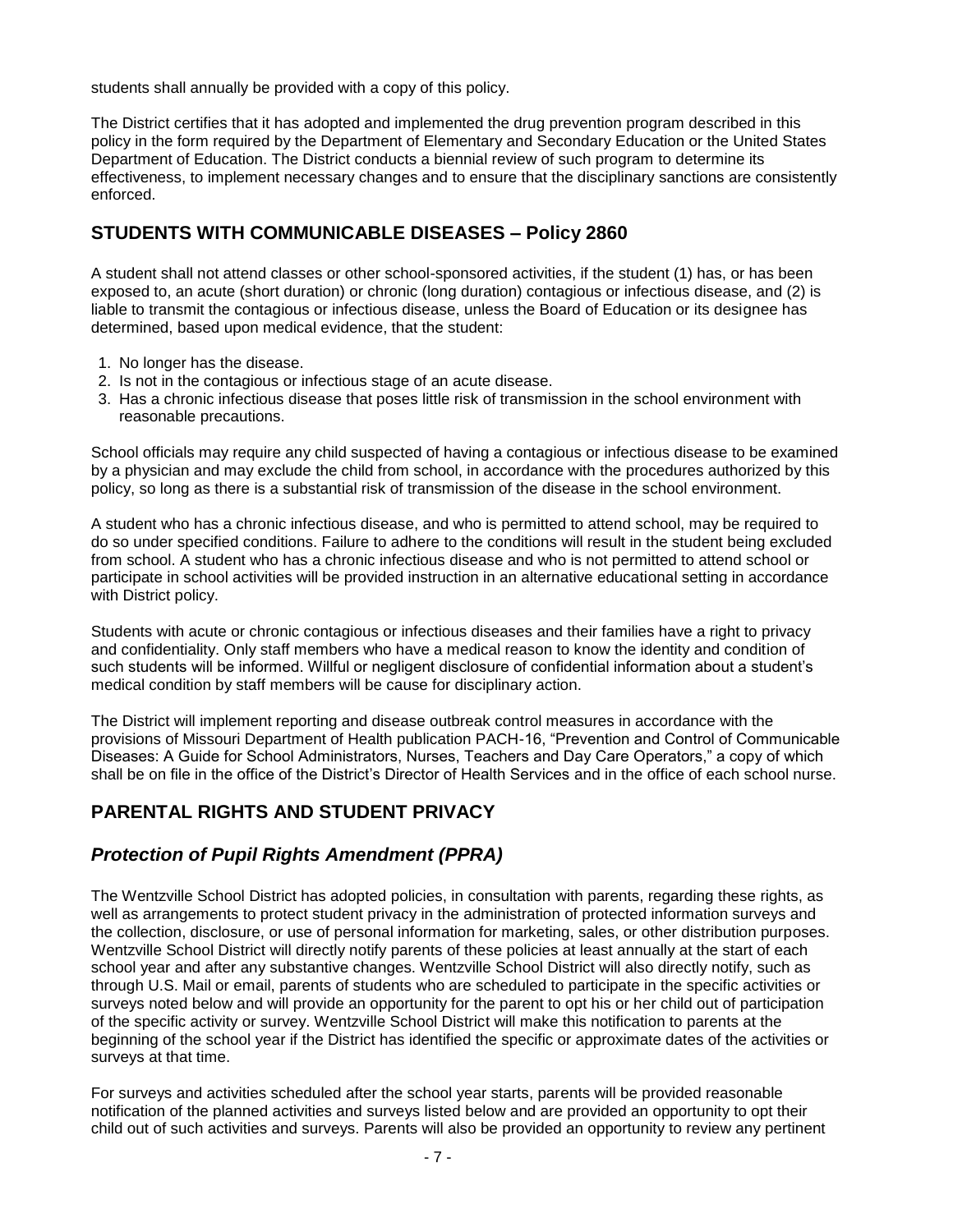surveys. Following is a list of the specific activities and surveys covered under this requirement:

- Collection, disclosure, or use of personal information for marketing, sales or other distribution.
- Administration of any protected information survey not funded in whole or in part by ED.
- Any non-emergency, invasive physical examination or screening as described above.

Parents who believe their rights have been violated may file a complaint with:

Family Policy Compliance Office U.S. Department of Education 400 Maryland Avenue, SW Washington, D.C. 20202-5920

### **UNIFORM POLICY FOR FREE AND REDUCED-PRICE MEALS – Policy 5520**

The District will participate in the national school lunch program. Eligible students will be identified for participation in the free and reduced-price lunch program based upon federal and state guidelines.

Information concerning the eligibility standards will be distributed annually within the District. The identification of student participants in the program will be confidential with such information disclosed to staff members on a strict need-to-know basis.

### **STATE MANDATED CURRICULUM: HUMAN SEXUALITY – Policy 6116**

Any course materials and instruction related to human sexuality and sexually transmitted diseases will be medically and factually accurate and will:

- 1. Provide instruction on human sexuality and in HIV prevention that is age appropriate;
- 2. Present abstinence from sexual activity as the preferred choice of behavior, in relation to all sexual activity for unmarried students;
- 3. Advise students that teenage sexual activity places them at a higher risk of dropping out of school;
- 4. Stress that sexually transmitted diseases are serious, possible health hazards of sexual activity;
- 5. Provide students with the latest medical information regarding exposure to human immunodeficiency virus, AIDS, human papilloma virus, hepatitis, and other sexually transmitted diseases;
- 6. Present students with the latest factually accurate information regarding the possible side effects and benefits of all forms of contraception;
- 7. Include discussions of the possible emotional and psychological consequences of preadolescent and adolescent sexual activity. Such discussions will include the consequences of adolescent pregnancy, the advantages of adoption, the adoption of special needs children, and the process involved in making an adoption plan;
- 8. Teach skills of conflict management, personal responsibility, and positive self-esteem. Instructions will include the prohibition against making unwanted sexual advances and methods to resist sexual advances and other negative peer pressures.
- 9. Advise students of the laws relating to their financial responsibility to children born out of wedlock and the criminal sanctions for statutory rape;
- 10. Not encourage or promote sexual activity;
- 11. Not distribute or aid in the distribution of legally obscene materials to minors on school property.
- 12. Teach students about the dangers of sexual predators, including on-line predators;
- 13. Teach students how to behave responsibly and remain safe on the internet;
- 14. Teach students the importance of having open communication with responsible adults;
- 15. Teach students how to report an inappropriate activity to a responsible adult, and where appropriate, to law enforcement, Federal Bureau of Investigation or the National Center for Missing and Exploited Children's CyberTipline.
- 16. Teach students about the consequences, both personal and legal, of inappropriate text messaging, including texting among friends.
- 17. Teach students about sexual harassment defined as uninvited and unwelcome verbal or physical behavior of a sexual nature, including, but not limited to, conduct of a person in authority towards a subordinate.
- 18. Teach students about sexual violence defined as causing or attempting to cause another person to involuntarily engage in any sexual act by means of force, threat of force, duress or without the person's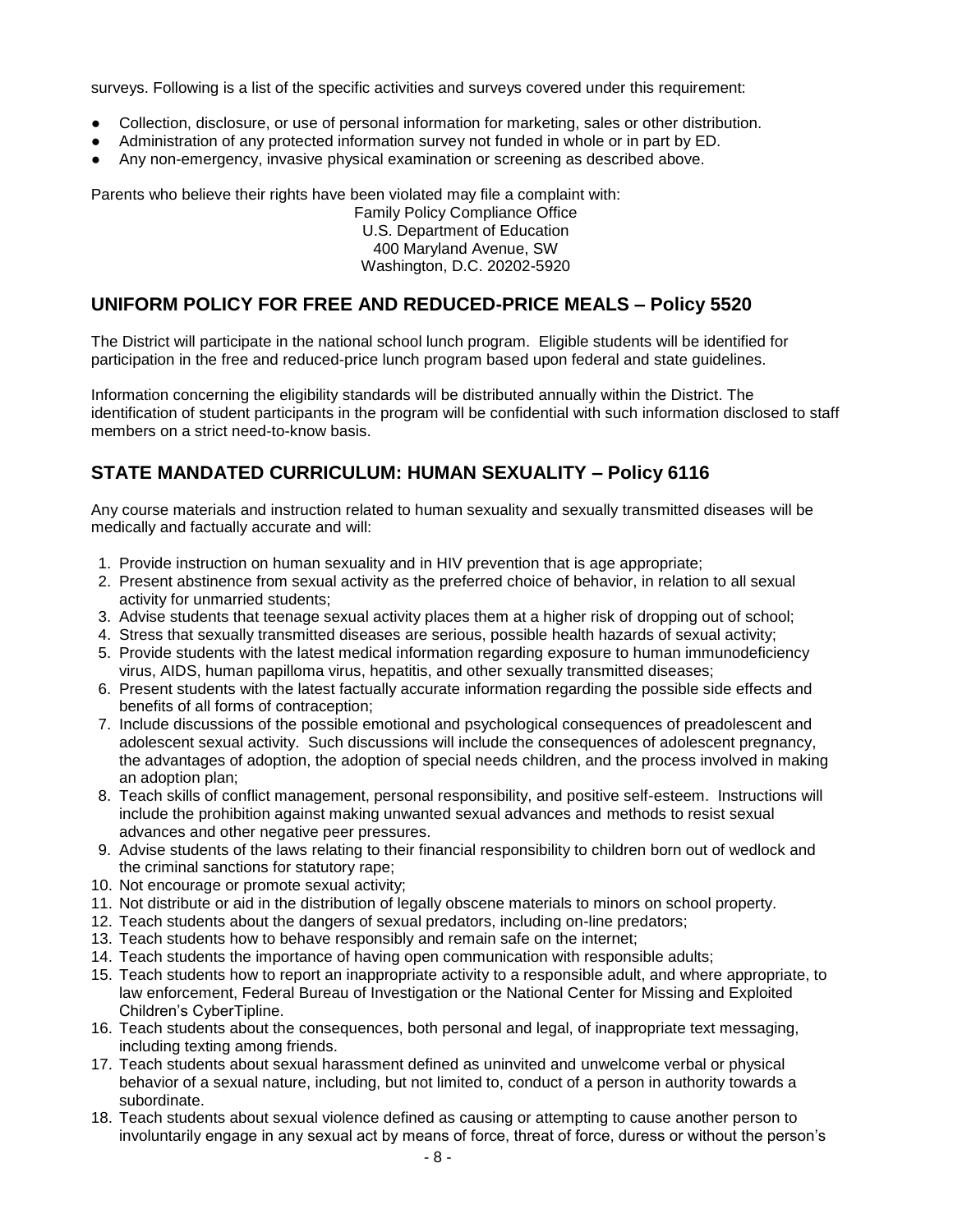consent.

- 19. Advise students that in the context of sexual activity consent means a freely given agreement to engage in specific acts by a competent person. Consent is not given when:
	- a. A person does not verbally or physically consent; or
	- b. Submission to an act is the result of force, threat of force, or the placement of another in fear; or
	- c. A previous or current dating, social, or sexual relationship in and of itself; or
	- d. A person chooses to dress in any particular manner; or
	- e. A person is unable to make informed decisions because of the influence of alcohol or the influence of controlled substances.

An expression of lack of consent through words or conduct means there is no consent.

The parents/guardians of each student will be advised of:

- 1. The content of the District's human sexuality instruction;
- 2. Their right to remove their student from any part of the District's human sexuality instruction.

The District's human sexuality curriculum will be available for public examination prior to its use in actual instruction. Consideration will be given to separating students by gender for human sexuality instruction.

The District will not permit any individual or organization that provides abortion services, to offer, sponsor, or furnish course materials related to human sexuality or sexually transmitted diseases.

### **STATEWIDE ASSESSMENTS – Policy 6440**

All students will participate in statewide assessments or alternate assessments as determined by a student's IEP. The administration will annually develop an assessment schedule for the current school year. The testing schedule will list the assessment instrument to be administered and grade level of the students that will be administered each test or assessment instrument. This policy and the assessment schedule will be given to each student as well as their parent/guardian at the beginning of each school year. In addition, a copy of this policy and the assessment schedule will be available to the public in the District office during normal business hours.

All state testing will be conducted during the window provided by the Department of Elementary and Secondary Education.

Missouri Assessment Program (MAP) End-Of-Course Exams are taken when the student completes the course. EOCs are required in English II, Algebra I, Biology, and Government. In addition, students who completed Algebra I in middle school will take the Algebra II EOC to prove Algebra proficiency in high school.

The Missouri Assessment Program (MAP) Grade Level Assessments are administered to students in grade 3-8 in math and English language arts. The science Grade Level Assessment is administered in grades 5 and 8.

The Missouri Assessment Program-Alternate Assessment (MAP-A) is administered to students with the most significant cognitive disabilities who meet grade level and eligibility criteria that are determined by the student's Individualized Education Program (IEP) team using DESE-established eligibility criteria. The MAP-A achievement standards are aligned with Missouri's Learning Standards, and students who take the MAP-A Assessment do not participate in Grade-Level, End-of-Course, or the ACT Assessments. ELA, Math, & Science are assessed through MAP-A during two collection windows (Fall & Spring).

NAEP, the National Assessment of Educational Progress, is the largest continuing and nationally representative assessment of what our students know and can do in core subjects such as mathematics, reading and science. NAEP is administered to selected schools and students identified by the Department of Elementary and Secondary Education.

Participation will be determined by DESE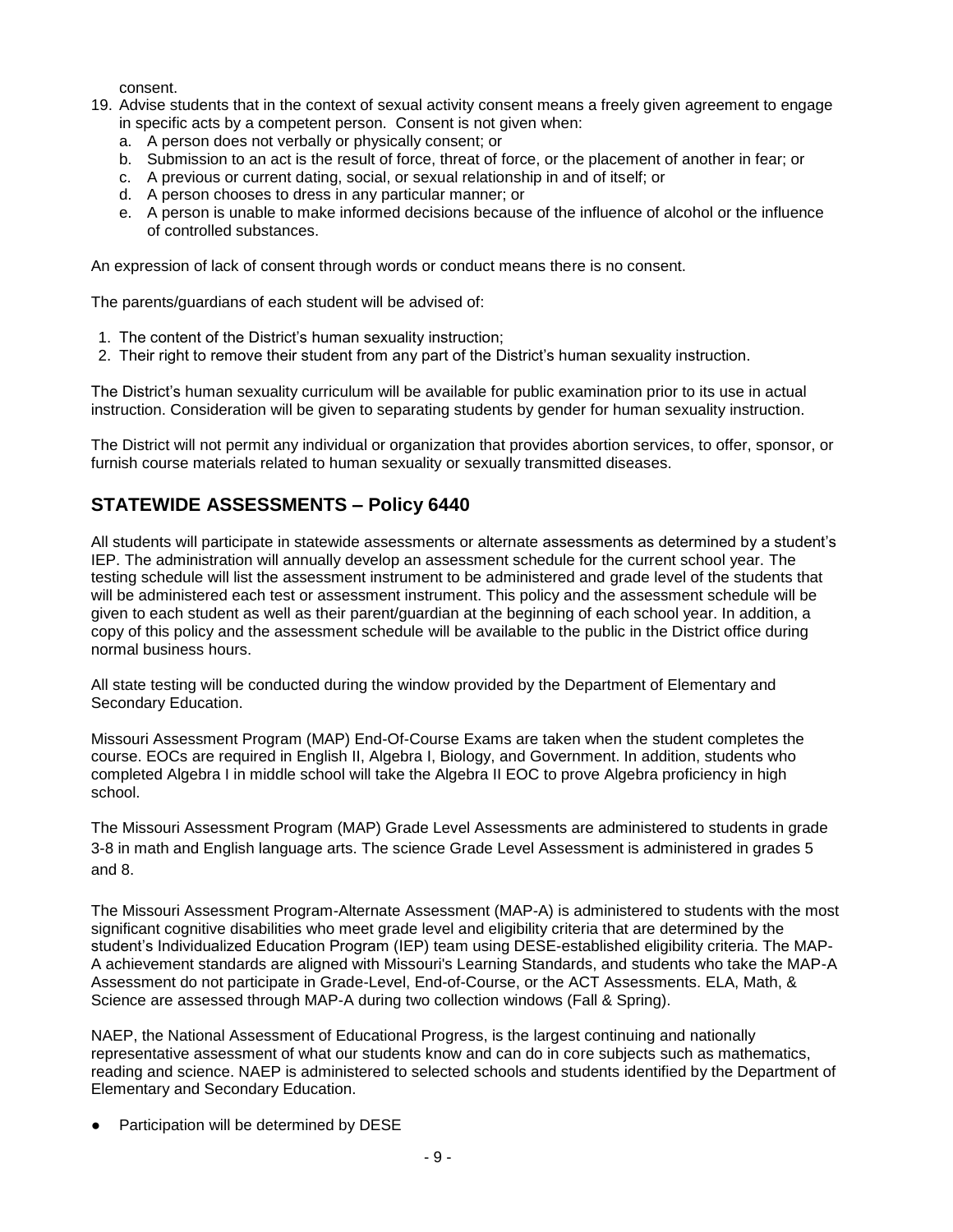ACCESS for ELL, the Assessing Comprehension and Communication in English State-to-State for English Language Learners, is the English language proficiency assessment that the Missouri Department of Elementary and Secondary Education has selected to annually assess Missouri's students who are eligible for English Language Learner services.

# **WENTZVILLE R-IV SCHOOL DISTRICT NOTICE OF NON-DISCRIMINATION**

# **HARASSMENT AND RETALIATION**

Parents and students should immediately report to the District for investigation any incident or behavior that could constitute discrimination, harassment, or retaliation.

For more information, please refer to Board Policies 1300 and 2100 as well as the Contact Information included below:

### **TITLE I, PART A: TEACHER REQUIREMENTS/QUALIFICATIONS**

Parents' Right to Know: LEAs and schools must inform the parents of Title I, Part A students that they may request, and the LEA and schools will provide, certain information on the professional qualifications of the student's classroom teachers providing services to the child. [ESSA Section 1112(e)(1)(A)].

Upon your request, our district is required to provide to you in a timely manner the following information:

- Whether your student's teacher has met State qualification and licensing criteria for the grade levels and subject areas in which the teacher provides instruction.
- Whether your student's teacher is teaching under emergency or other provisional status through which State qualification or licensing criteria have been waived.
- Whether your student's teacher is teaching in the field of discipline of the certification of the teacher.
- Whether your child is provided services by paraprofessionals and, if so, their qualifications.

In addition to the information that parents may request, a building receiving Title I.A funds must provide to each individual parent:

- Information on the level of achievement and academic growth of your student, if applicable and available, on each of the State academic assessments required under Title I.A.
- Timely notice that your student has been assigned, or has been taught for 4 or more consecutive weeks by, a teacher who has not met applicable State certification or licensure requirements at the grade level and subject area in which the teacher has been assigned.

# **WENTZVILLE R-IV SCHOOL DISTRICT NOTICE OF NON-DISCRIMINATION**.

The Wentzville R-IV School District does not discriminate on the basis of race, color, national origin, sex, sexual orientation or perceived sexual orientation, disability, or age, in its programs and activities and provides equal access to the Boy Scouts and other designated youth groups. The following person has been designated to handle inquiries regarding the non-discrimination policies:

| Section 504/Title II Coordinator for Students | Title IX and Section 504/Title II Coordinator for Employment |                                                                   |
|-----------------------------------------------|--------------------------------------------------------------|-------------------------------------------------------------------|
| Laura Parn, Executive Director                |                                                              | Dr. Jennifer Hecktor, Assistant Superintendent of Human Resources |
| 280 Interstate Drive                          | 280 Interstate Drive                                         |                                                                   |
| Wentzville, MO 63385                          | Wentzville, MO 63385                                         |                                                                   |
| (636) 327-3800, Ext. 20344                    | (636) 327-3800, Ext. 20349                                   | (626) 230-5800 (Cell)                                             |
| lauraparn@wsdr4.org                           | jenniferhecktor@wsdr4.org                                    |                                                                   |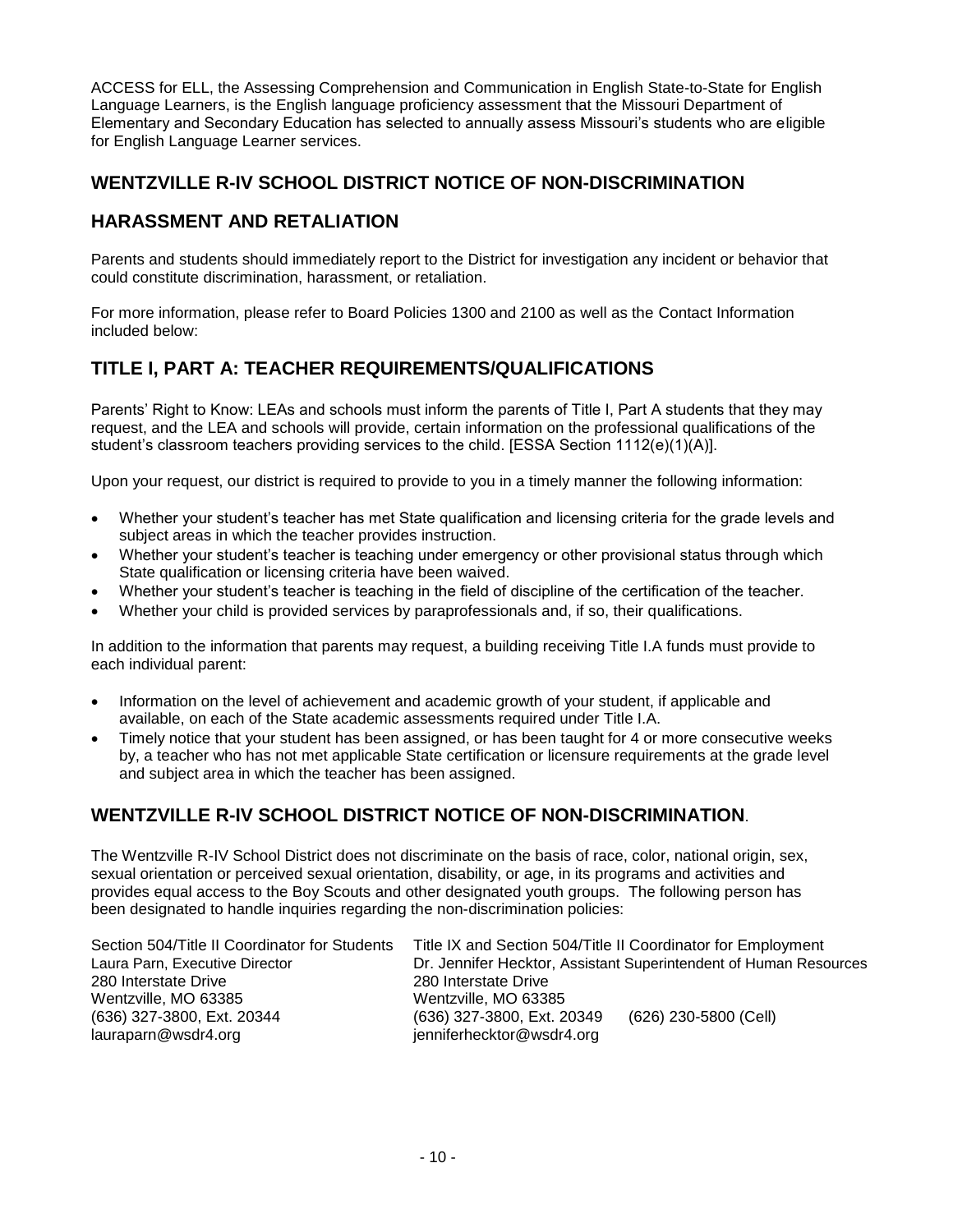Individuals who wish to file a complaint with OCR may contact OCR: U.S. Department of Education, Office for Civil Rights One Petticoat Lane, 1010 Walnut Street, Suite 320 Kansas City, Missouri 64106 Telephone: (816) 268-0550; Fax: (816)268-0599; TDD (800) 877-8339; Email: [OCR.KansasCity@edgov.](about:blank)

For further information on notice of non-discrimination, visit *<https://www2.ed.gov/about/offices/list/ocr/docs/nondisc.html>*

### **EQUAL OPPORTUNITY – Policy 1300**

The District is committed to maintaining a workplace and educational environment that is free from discrimination, harassment, and retaliation in admission or access to, or treatment or employment in, its programs, services, activities and facilities. The District is committed to providing equal opportunity in all areas of education, recruiting, hiring, retention, promotion and contracted service. In accordance with law, the District does not discriminate on the basis of race, color, national origin, ancestry, religion, sex, disability, age, genetic information, or any other characteristic protected by law in its programs and activities. In addition, the District provides equal access to the Boy Scouts of America and other designated youth groups. Further, no person shall be excluded from participation in, be denied the benefits of, or otherwise be subject to discrimination based on the above listed characteristics under a school nutrition program for which the District receives federal financial assistance from the U.S. Department of Agriculture (USDA Food and Nutrition Service).

The following person has been designated as the District's Compliance Officer to handle inquiries or complaints regarding the District's non-discrimination policies:

Title IX and Section 504/Title II Coordinator for Employment Dr. Jennifer Hecktor, Assistant Superintendent of Human Resources 280 Interstate Drive Wentzville, MO 63385 636-327-3800, Ext. 20349 (626) 230-5800 (Cell) jenniferhecktor@wsdr4.org

For information regarding how to report a claim of discrimination, harassment, or retaliation, see Board of Education Regulation 1300. Policy and Regulation 1300 shall govern all complaints and concerns by parents, patrons, employees, or students of the District related to discrimination, harassment, or retaliation on the basis of race, color, national origin, ancestry, religion, sex, disability, age, genetic information, or any other characteristic protected by law.

# **NON-DISCRIMINATION AND STUDENT RIGHTS – Policy 2100**

The Board of Education reaffirms its belief that every student regardless of race, color, sex, national origin, age, ethnicity, religion, disability, sexual orientation or perceived sexual orientation be given equal opportunity for educational development.

The Board recognizes the importance of providing each student with a school environment conducive to intellectual, emotional and social growth through participation in a full range of educational programs and activities. Board and staff commitment insure equal educational opportunities in course offerings, guidance and counseling, test procedures, extra-curricular activities, discipline procedures and student support services.

### **EQUAL EDUCATIONAL OPPORTUNITY – Policy 2110 (SECTION 504 OF THE REHABILITATION ACT OF 1973)**

It is the policy of the Board of Education to provide a free and appropriate education for students with disabilities*.* Students with disabilities are those who, because of certain atypical characteristics, have been identified by professionally qualified personnel as requiring special educational planning and services. Students with disabilities will be identified on the basis of physical, health, sensory, and/or emotional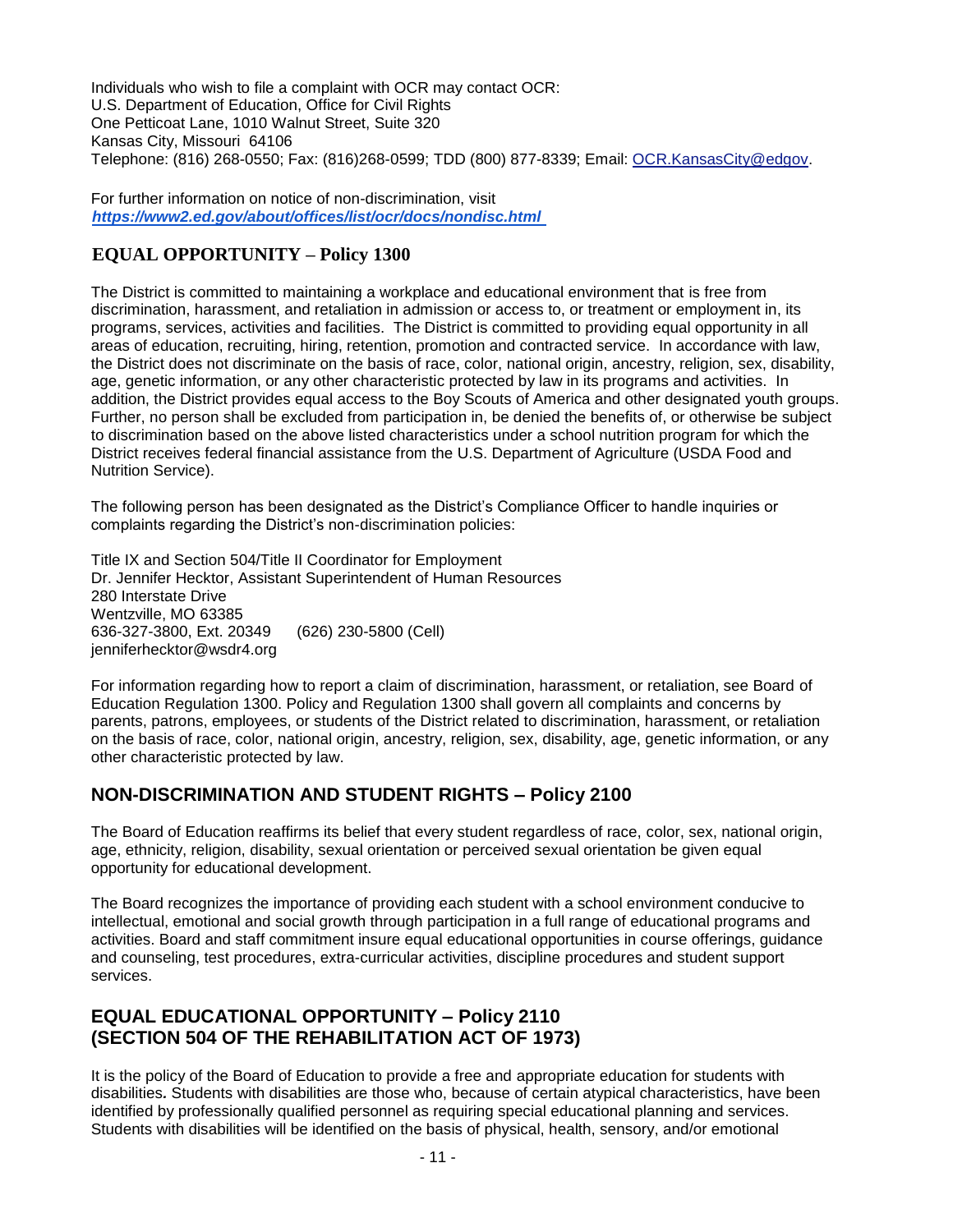handicaps, behavioral problems or observable exceptionalities in mental ability. It is possible that a student may have more than one type of disability.

The District's programs and services available to meet the needs of these students will be in accordance with the Individuals with Disabilities Education Act, The Education for All Handicapped Students Act of 1975, The Rehabilitation Act of 1973, Section 504, and §162.670-995 RSMO, Missouri Special Education Services. In addition, the identification of students with disabilities and the services provided by the District will be in accordance with the regulations and guidelines of the Missouri Department of Elementary and Secondary Education's Current Plan for Part B of The Education of the Handicapped Act, as amended. (See Policy and Regulation 6250 – Instruction for Students with Disabilities)

# **AMERICANS WITH DISABILITIES PUBLIC NOTICE**

Wentzville R-IV School District does not discriminate on the basis of disability in admission to, access to, or operations of its programs, services, or activities.

This notice is provided as required by Title II of the Americans with Disabilities Act of 1990.

Questions, concerns, complaints, or requests for additional information regarding the ADA may be forwarded to Wentzville R-IV School District's ADA Compliance Coordinator, Dr. Jeri LaBrot, Assistant Superintendent-Student Services, 280 Interstate Drive, Wentzville, MO 63385, 636-327-3800, Ext. 20342 during the hours of 8:00 a.m. to 4:00 p.m.

Individuals who need auxiliary aides for effective communication in programs and services on Wentzville R-IV School District are invited to make their needs and preferences known to the ADA Compliance Coordinator.

This notice will be made available in alternate formats upon request from the ADA Compliance Coordinator.

### **504 PUBLIC NOTICE**

The Wentzville R-IV School District, as a recipient of federal financial assistance from the United States Department of Education and operates a public elementary or secondary education program and/or activity is required to undertake to identify and locate every qualified person residing in the District who is not receiving a public education; and take appropriate steps to notify disabled persons and their parents or guardians of the District's duty.

The Wentzville R-IV School District assures that it will provide a free appropriate public education (FAPE) to each qualified disabled person in the District's jurisdiction regardless of the nature or severity of the person's disability. For purposes of Section 504 of the Rehabilitation Act of 1973, the provision of an appropriate education is the provision of regular or special and related aids and services that (i) are designed to meet individual educational needs of disabled persons as adequately as the needs of nondisabled persons are met and (ii) are based on adherence to procedures that satisfy the requirements of the 504 federal regulations.

The Wentzville R-IV School District has developed a 504 Procedures Manual for the implementation of federal regulations for Section 504 of the Rehabilitation Act, Subpart D. This Procedures Manual may be reviewed at the Wentzville R-IV School District Central Office during regular business hours.

This notice will be provided in native languages as appropriate.

### **PROFESSIONAL QUALIFICATIONS OF TEACHERS**

Parents/guardians of each student attending a building that receives Title I funds may request, and the district must provide in a timely manner*,* information regarding the professional qualifications of their child's classroom teachers and any paraprofessionals providing services to their child.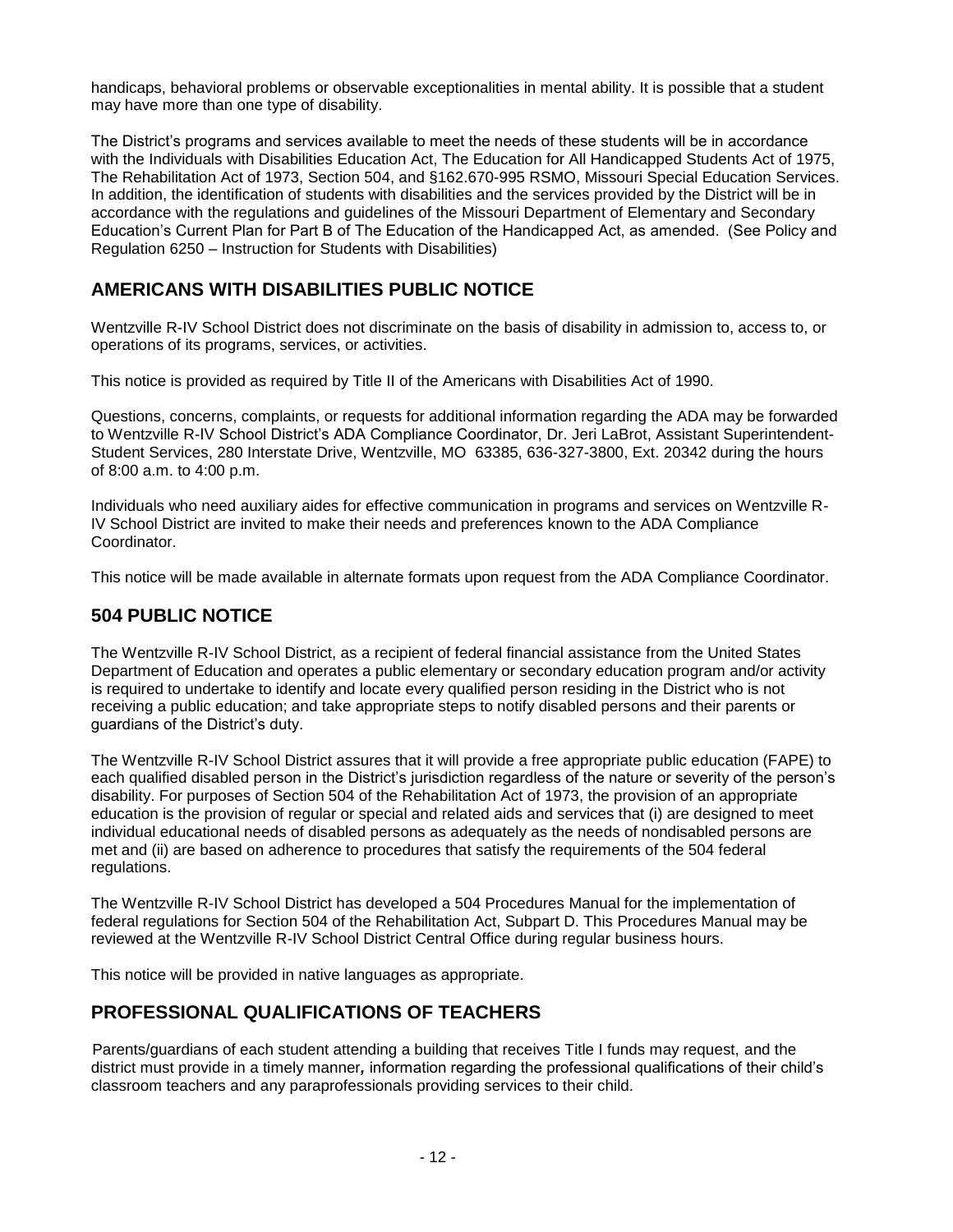In addition, parents/guardians of students attending a building that receives Title I funds will be notified if their child has been assigned, or has been taught for four or more consecutive weeks, by a teacher or a person who is not appropriately certified. For more information, please refer to Board Policy and Regulation 1621 – Title 1.

# **TEXTBOOK USAGE – STUDENTS – Regulation 6231**

At the beginning of each term, or semester as applicable, students are to be informed by each teacher of the school 's expectations of responsibility for school property and the need for care and return of books. A constructive and educational approach to the students is desirable, including a discussion of reasons for treating books with respect, caring for them, using them wisely, and returning them in good condition. Penalties for lost or damaged books are to be outlined. A monitoring process is to be devised such as textbook receipt cards or other charge-out system that requires the student's signature for use of the book(s).

Parents/guardians are to be informed by the principal/designee as to the textbook status in the building or department; i.e., in which subject students are provided with individual copies, class sets, consumable materials, etc. Newsletters to the homes, Open House presentations and parent organization meetings may be used as means of communication.

Parents/guardians are to be informed of the penalties for lost or damaged textbooks early in the school year. Penalties may include a reasonable system of fines or repayments. For example, the student or the student's parents/guardians could be required to pay the fair value for replacement of a lost or destroyed book or for repair of a book. The student could choose to do some work for the school instead, if the principal finds that to be the best option.

No student is to be penalized if a book is lost because of factors beyond his/her control. All students will be made aware that if such losses are reported immediately, and if the administration agrees that the loss was beyond the student's control, fines will be canceled. The reporting procedure will be publicized in student handbooks and other school publications. Principals will handle cases individually.

# **CHROMEBOOK USAGE – STUDENTS**

Parents and students must sign and return the 1:1 Access Initiative Agreement before the Chromebook can be used by the student each school year. Chromebooks will remain in possession of the student starting in 7<sup>th</sup> Grade and will be returned upon graduating in high school or leaving the district. Optionally, parents and students may return their Chromebook to their student's school administration, if they do not want their student to have the device over the summer.

Students are responsible for the general care of the Chromebook they have been issued by the school. Chromebooks that are broken or fail to work properly must be taken to the designated area in the school.

The Chromebooks are intended for use at school each day. Students must be responsible to bring their Chromebook to all classes, unless specifically advised not to by their teacher.

If students leave their Chromebook at home, the student may use a classroom loaner during the class session (if available), do without, or share with another student depending on the classwork as directed by the classroom teacher.

Loan Chromebooks may be issued to students when they check their Chromebook for repair at the designated location at their Middle and High school.

The Chromebooks should be brought to school each day in a fully charged condition. Students need to charge their Chromebook each evening. Charging areas will be available in designated locations in the Middle and High schools and in classrooms.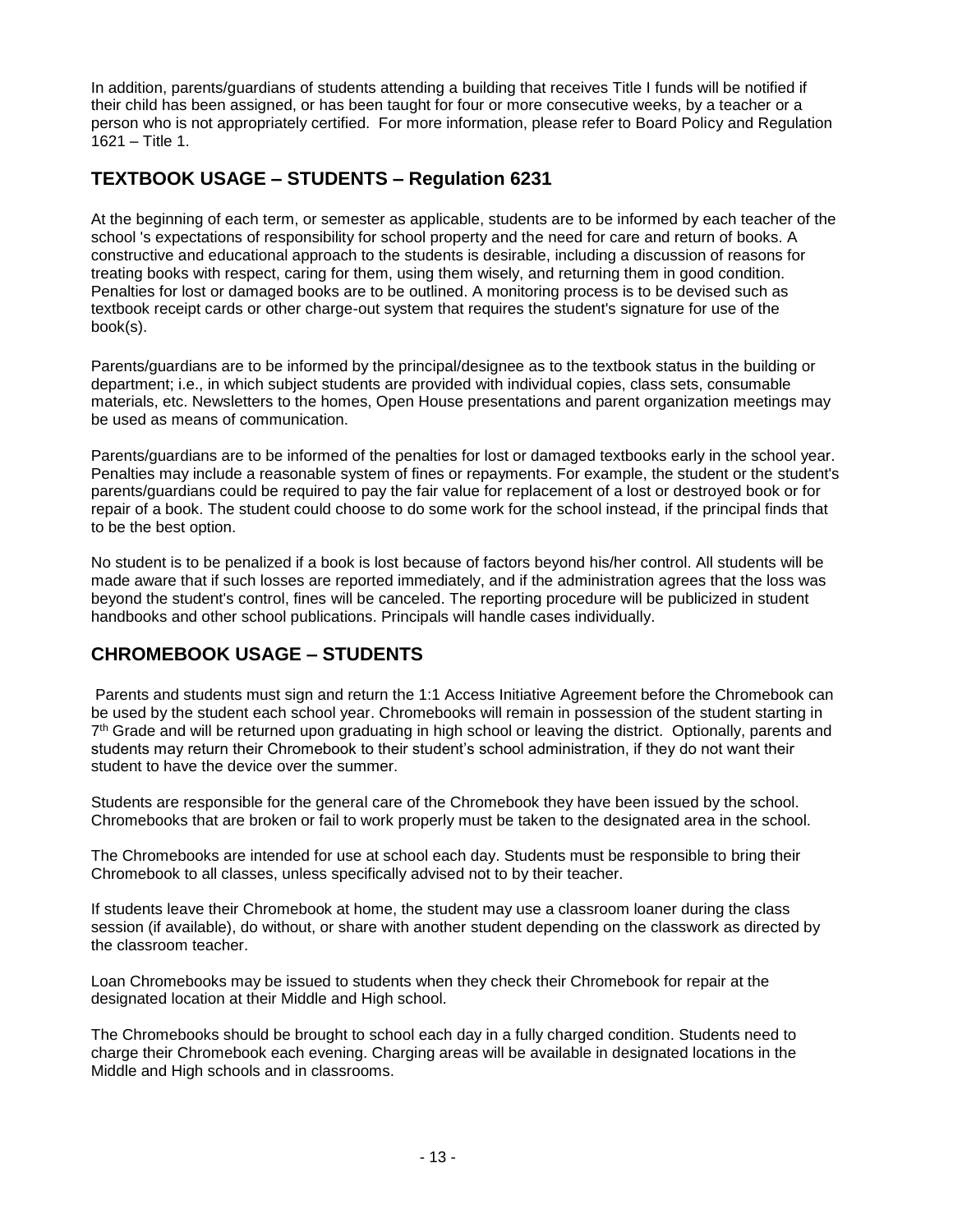Inappropriate media may not be used as a screensaver or desktop background, such as the presence of guns, weapons, pornographic materials, inappropriate language, alcohol, drug, gang related symbols or pictures.

The content saved on these Chromebooks or any district resources should only be files and data that are part of their school projects. No personal or inappropriate files or data is allowed on these Chromebooks or district resources.

Students should not view or save any content deemed inappropriate by WSD via the 1:1 Access Initiative Handbook, the District Technology Responsible Use Policy and the district student procedures. Inappropriate content includes, but is not limited to pornography, offensive content, or illegal music/videos/software.

Each student will be required to follow the District Responsible Use Policy which can be accessed on the district's Technology department webpage [http://wentzville.k12.mo.us/.](http://wentzville.k12.mo.us/)

Transmission, use, or copying of any material that is in violation of any federal or state law is prohibited. This includes, but is not limited to the following: confidential information, copyrighted material, threatening or obscene material, and computer viruses.

Any attempt to alter data, the configuration of a Chromebook, or the files of another user, without consent of the individual, principals or District Administration will be considered an act of vandalism and subject to disciplinary action in accordance with the district policies. Students should not open the casing to access the internal components such as the system board, memory, hard drive or other internal parents, not remove any parts or components of the Chromebook.

### **ALTERNATIVE METHODS OF INSTRUCTION (AMI)**

Alternative Methods of Instruction (AMI) may be utilized in circumstances of emergency or extended closure for the purpose of review and reinforcement of previously taught skills and/or the introduction of new concepts.

On days where AMI is assigned, families will be notified through the regular communication channels (phone call, text, social media) utilized by the District and their child's school. Electronic and/or web-based assignments and materials will be utilized for AMI and students will have access to District-provided devices and hotspots when available. When possible, hard copy assignments will be provided as requested.

Student attendance will be recorded on days when AMI is assigned and will be documented by the completion of assignments and/or online participation in activities and assignments. Educators will be available electronically during AMI days for guidance with instruction.

### **MISSOURI DEPARTMENT OF ELEMENTARY & SECONDARY EDUCATION ESSA COMPLAINT PROCEDURES**

Every Student Succeeds Act of 2015 (ESSA), Title VIII Part C. Sec. 8304(a) (3) (C) requires the Missouri Department of Elementary & Secondary Education (DESE) to adopt procedures for resolving complaints regarding operations of programs authorized under the Act, including Title I.A,B,C, Title II, Title III, Title IV (Part A), Title V.

#### 1. **What is a complaint under ESSA?**

For these purposes, a complaint is a written allegation that a local education agency (LEA) or the Missouri Department of Elementary and Secondary Education (the Department) has violated a federal statute or regulation that applies to a program under ESSA.

#### 2. **Who may file a complaint?**

Any individual or organization may file a complaint.

#### 3. **How can a complaint be filed?**

Complaints can be filed with the LEA or with the Department.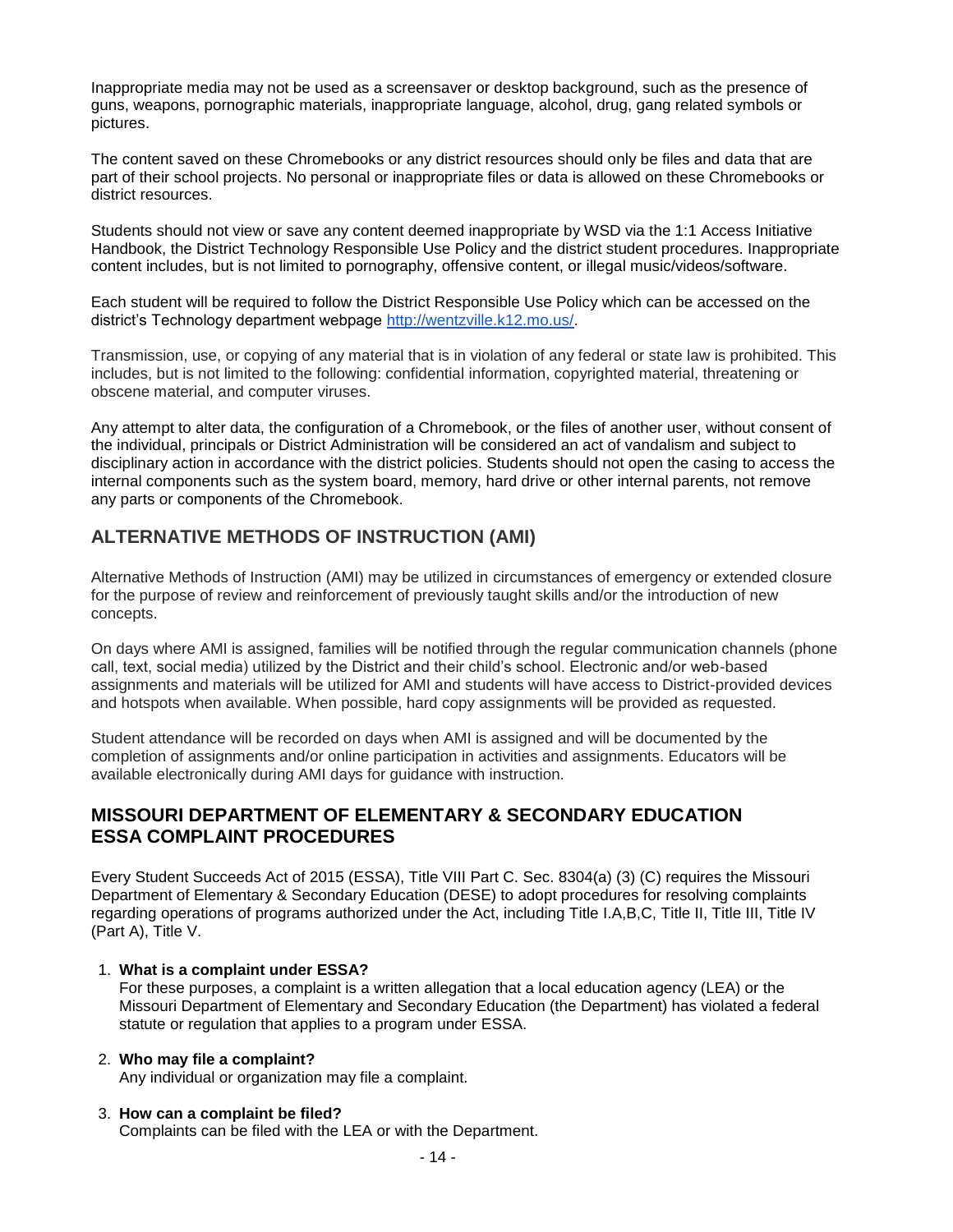#### 4. **How will a complaint filed with the LEA be investigated?**

Complaints filed with the LEA are to be investigated and attempted to be resolved according to the locally developed and adopted procedures.

- 5. **What happens if a complaint is not resolved at the local level (LEA)?** A complaint not resolved at the local level may be appealed to the Department.
- 6. **How can a complaint be filed with the Department?**
	- A complaint filed with the Department must be a written, signed statement that includes:
	- 1. A statement that a requirement that applies to an ESSA program has been violated by the LEA or the Department, and
	- 2. The facts on which the statement is based and the specific requirement allegedly violated.

#### 7. **How will a complaint filed with the Department be investigated?**

The investigation and complaint resolution proceedings will be completed within a time limit of forty-five calendar days. That time limit can be extended by the agreement of all parties.

The following activities will occur in the investigation:

- 1. **Record.** A written record of the investigation will be kept.
- 2. **Notification of LEA**. The LEA will be notified of the complaint within five days of the complaint being filed.
- 3. **Resolution at LEA**. The LEA will then initiate its local complaint procedures in an effort to first resolve the complaint at the local level.
- 4. **Report by LEA**. Within thirty-five days of the complaint being filed, the LEA will submit a written summary of the LEA investigation and complaint resolution. This report is considered public record and may be made available to parents, teachers, and other members of the general public.
- 5. **Verification**. Within five days of receiving the written summary of a complaint resolution, the Department will verify the resolution of the complaint through an on-site visit, letter, or telephone call(s).
- 6. **Appeal**. The complainant or the LEA may appeal the decision of the Department to the U.S. Department of Education.

#### 8. **How are complaints related to equitable services to nonpublic school children handled differently?**

In addition to the procedures listed in number 7 above, complaints related to equitable services will also be filed with the U.S. Department of Education, and they will receive all information related to the investigation and resolution of the complaint. Also, appeals to the United States Department of Education must be filed no longer than thirty days following the Departments' resolution of the complaint (or its failure to resolve the complaint).

#### 9. **How will appeals to the Department be investigated?**

The Department will initiate an investigation within ten days, which will be concluded within thirty days from the day of the appeal. The investigation may be continued beyond the thirty day limit at the discretion of the Department. At the conclusion of the investigation, the Department will communicate the decision and reasons for the decision to the complainant and the LEA. Recommendations and details of the decision are to be implemented within fifteen days of the decision being delivered to the LEA.

#### 10. **What happens if a complaint is not resolved at the state level (the Department)?**

The complainant or the LEA may appeal the decision of the Department to the United States Department of Education.